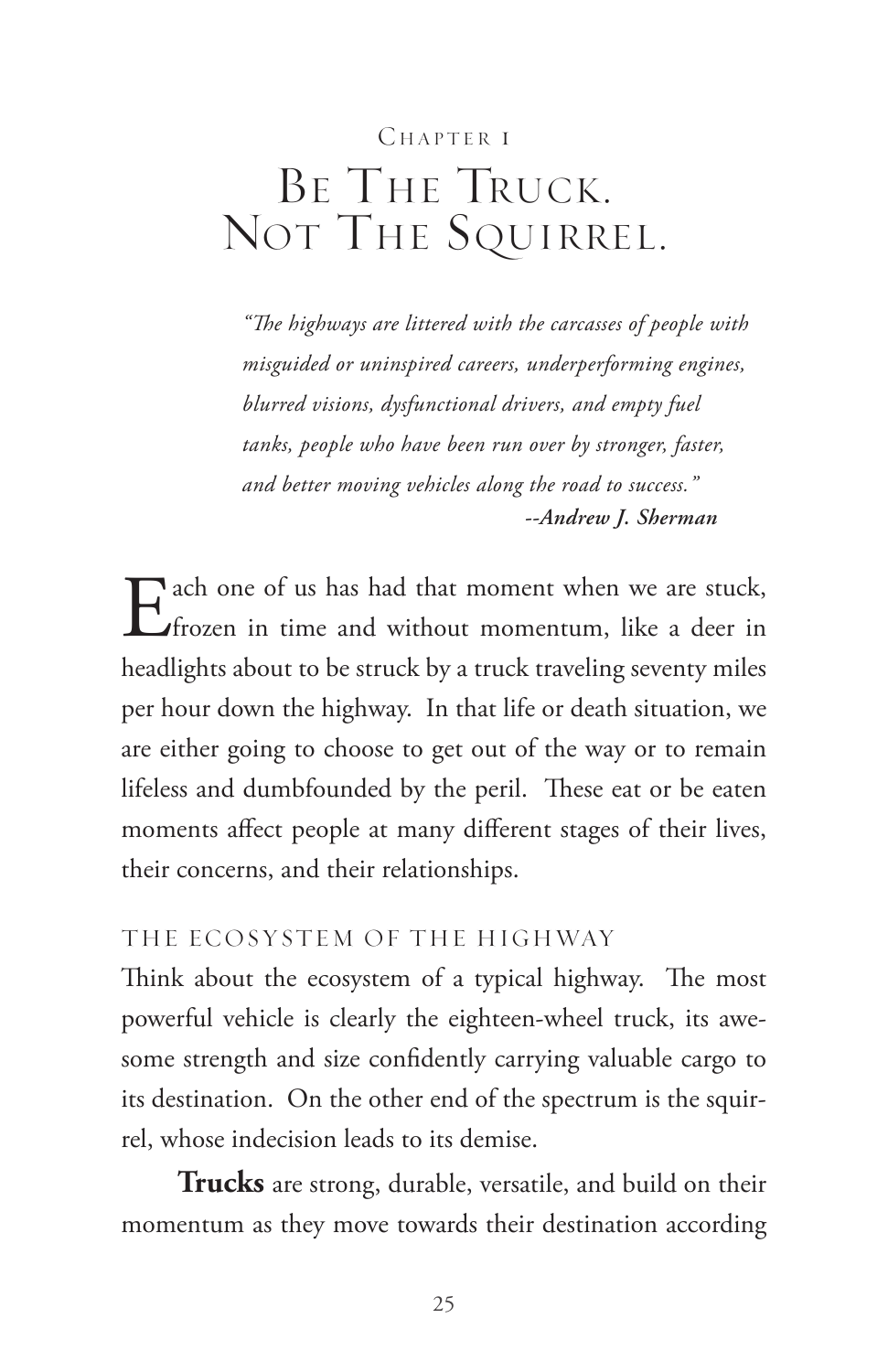to a road map and on a designated timetable. Nothing stands in their way as they slowly and steadily get to where they are going with confidence and purpose. On the road of life, have you put a game plan in place that will make you a truck? Or are you more likely to be the squirrel scampering from place to place with no clear destination? *Road Rules***®** will allow you to gather the knowledge, insights, and wisdom you will need to truly be the truck and not the squirrel. By following these rules, you position yourself to harness the power of the truck and avoid the fate of the squirrel.

**Squirrels** are generally happy to eat acorns and mind their own business until one day they are in the wrong place at the wrong time. WHAM! They never knew what hit them. They are overpowered or blindsided by a force much greater than they are and their fate is sealed.

In today's unpredictable world and economy, it's more important than ever to position yourself to be the truck. Whether it is in your business or personal life, you have to remain focused or you will fritter away time, your most valuable resource, on small, near-term priorities, like finding the next acorn.

So how do you live your life like the truck and not the squirrel?

Here are eight critical aspects: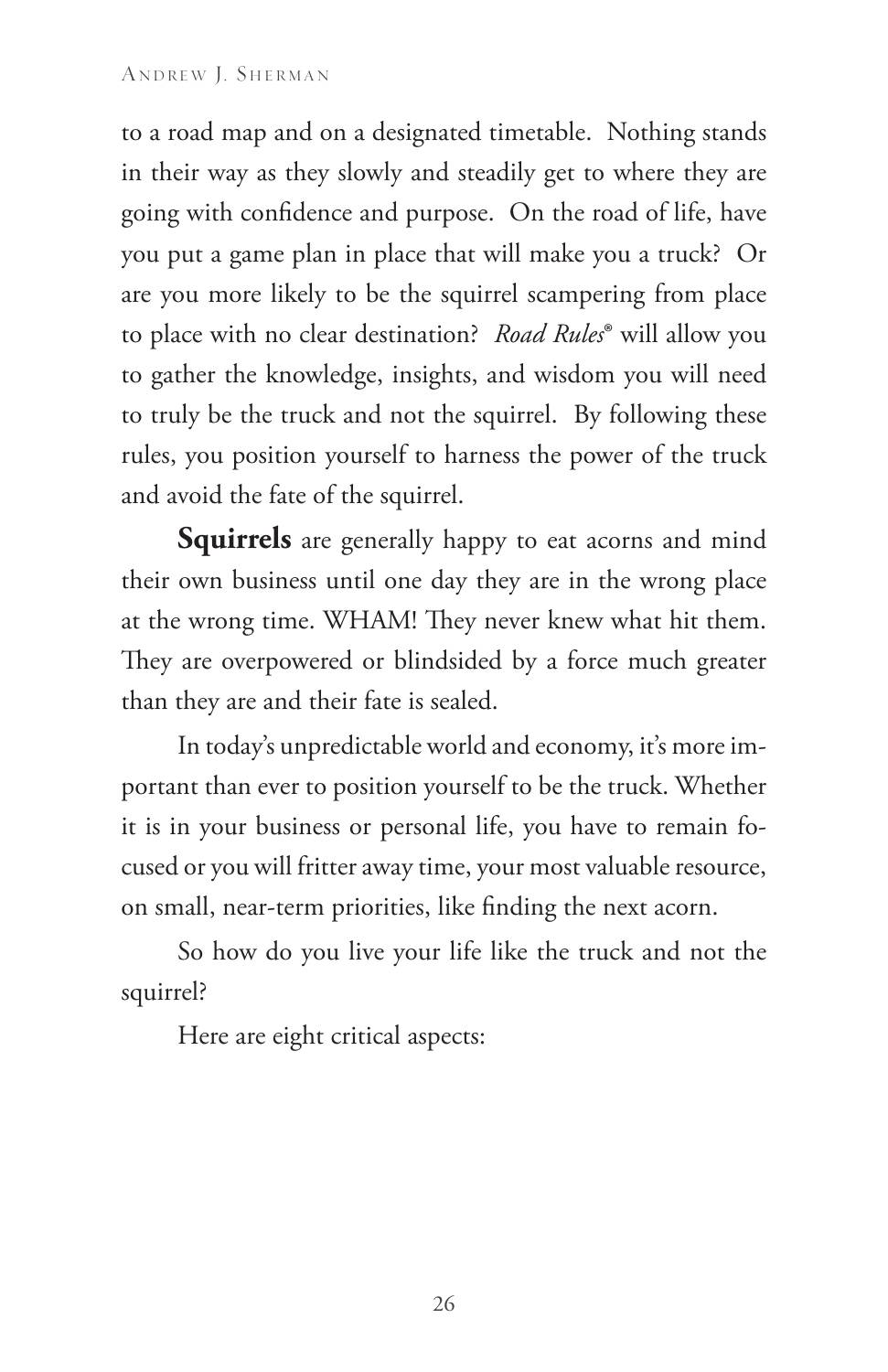

Being the truck does *not* mean barreling down the road forward without regard to what's in front of you or reaching your destination at any cost. The message of this book is that you should embrace and enjoy the ride towards your destination, always carrying a full cargo of knowledge ready to deliver and share with others. These are the rules to live by on the road of life. You are issued a driver's license as a privilege, not as a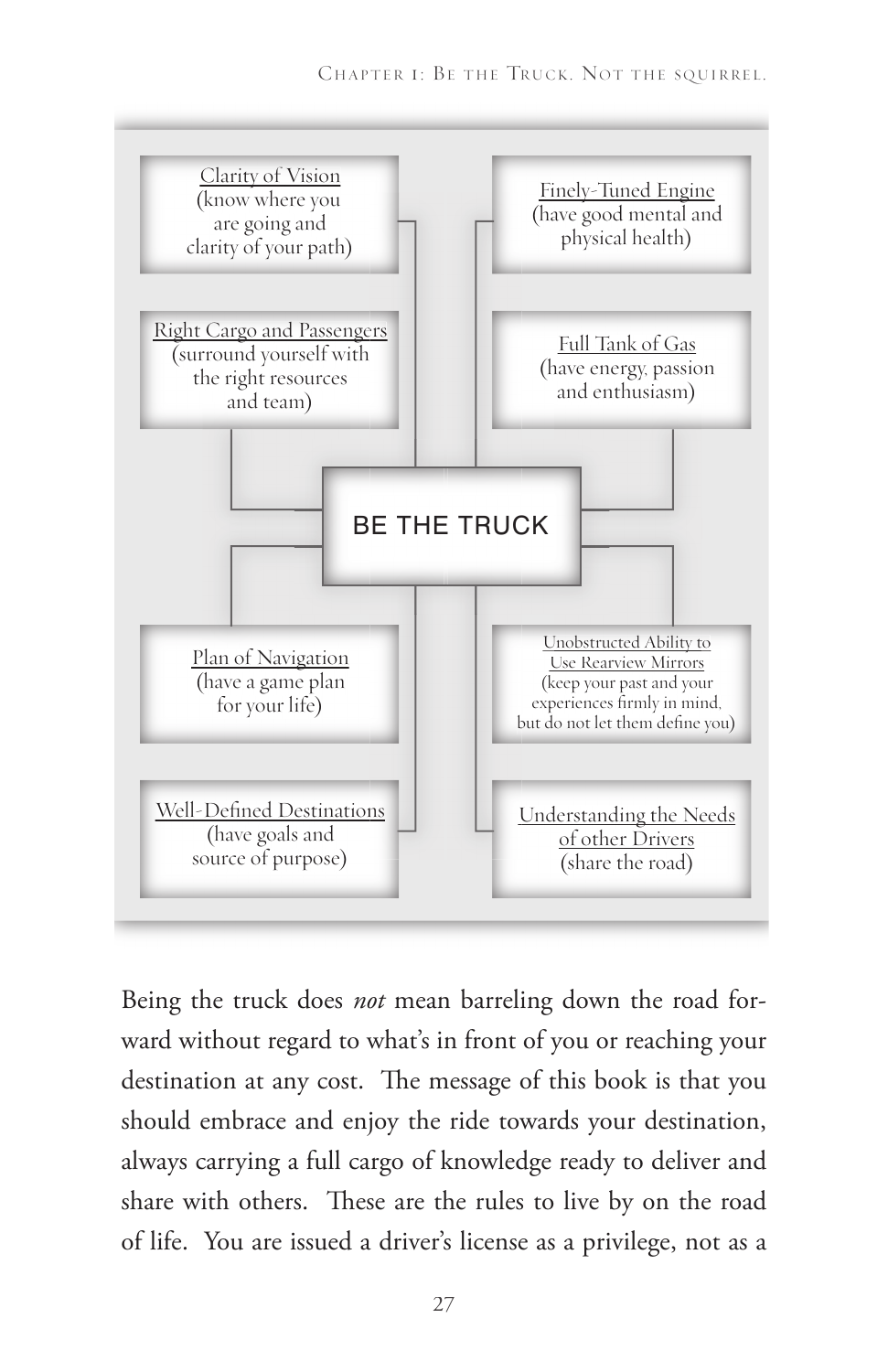legal right, and that privilege is conditioned on your following the rules of the road. Along the path to your destination are many of life's lessons, some simple and straightforward and some that will require a few layers of the onion to be peeled away. Your ability to understand and adopt these lessons, and to truly apply them in defining your life's path and your actions, decisions and choices, etc, will all define your success as a person. Your ability to "connect the dots," to harvest your relationships and your intangible assets to ensure alignment between your core values and your actions, will help you live a productive, enlightened, and enriched life. Life is a journey, so enjoy the ride!

### SOME PERSPECTIVES ON SQUIRRELS

Although there are some who consider squirrels to be essentially rats with long furry tails, I have no problem with squirrels, nor is the theme of this book intended to be anti-squirrel. I hope to avoid any nasty calls or e-mails from PETA or the SPCA as the result of the subtitle. After all, squirrels have some positive attributes: for example, the foresight and the knowledge to store acorns to last through the cold winter, which is a great life lesson.

The Simmons Society was founded by Professor Roger M. Knutson of Luther College in Decorah, Iowa, to further studies of road fauna...also known as roadkill. Professor Knutson has published a book called *Common Animals of Roads, Streets and Highways: A Field Guide to Flattened Fauna.* It probably does not lend itself to coffee table chats, but does con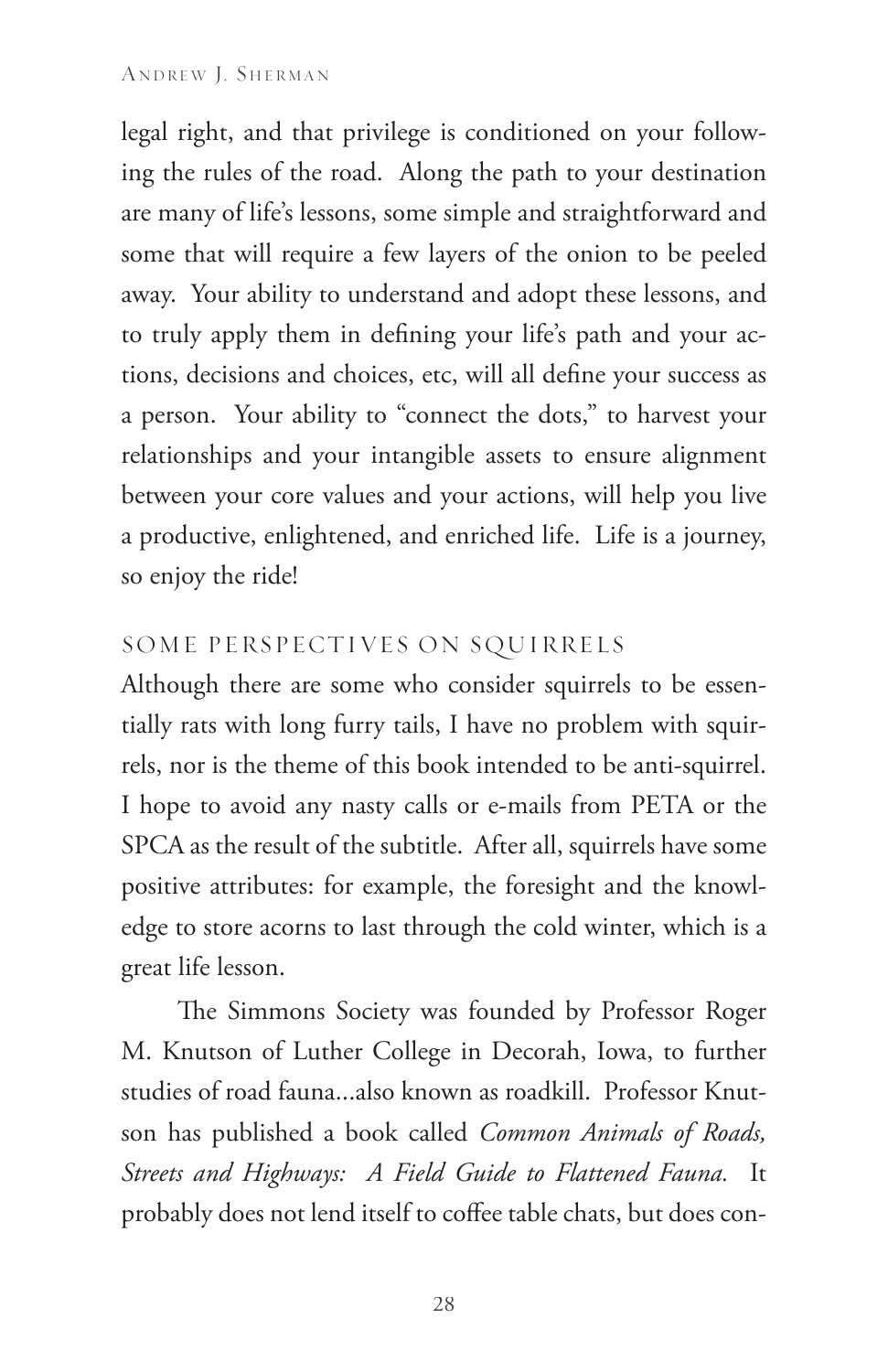tain some disheartening data. A publication called the *Animal People Newsletter* estimates that the following animals are killed by motor vehicles in the United States on an annual basis:

- 41 million squirrels
- 26 million cats
- 22 million rats
- 19 million opossums
- 15 million raccoons
- 6 million dogs
- 350,000 deer

If this data is correct, vehicles on U.S. roads are killing over 100 million animals per year, with squirrels occupying the unenviable position of being number one on the list. Many of the animals that meet their fate as roadkill share some of the same characteristics.

- $\odot$  They did not see their demise coming.
- $\odot$  They were killed by something much bigger and stronger than them.
- $\odot$  They reacted to a threat with inertia.
- $\odot$  They lacked the ability to escape their circumstances.

None of us should act in this fashion, yet too often we live our lives no differently than animals soon to be roadkill. We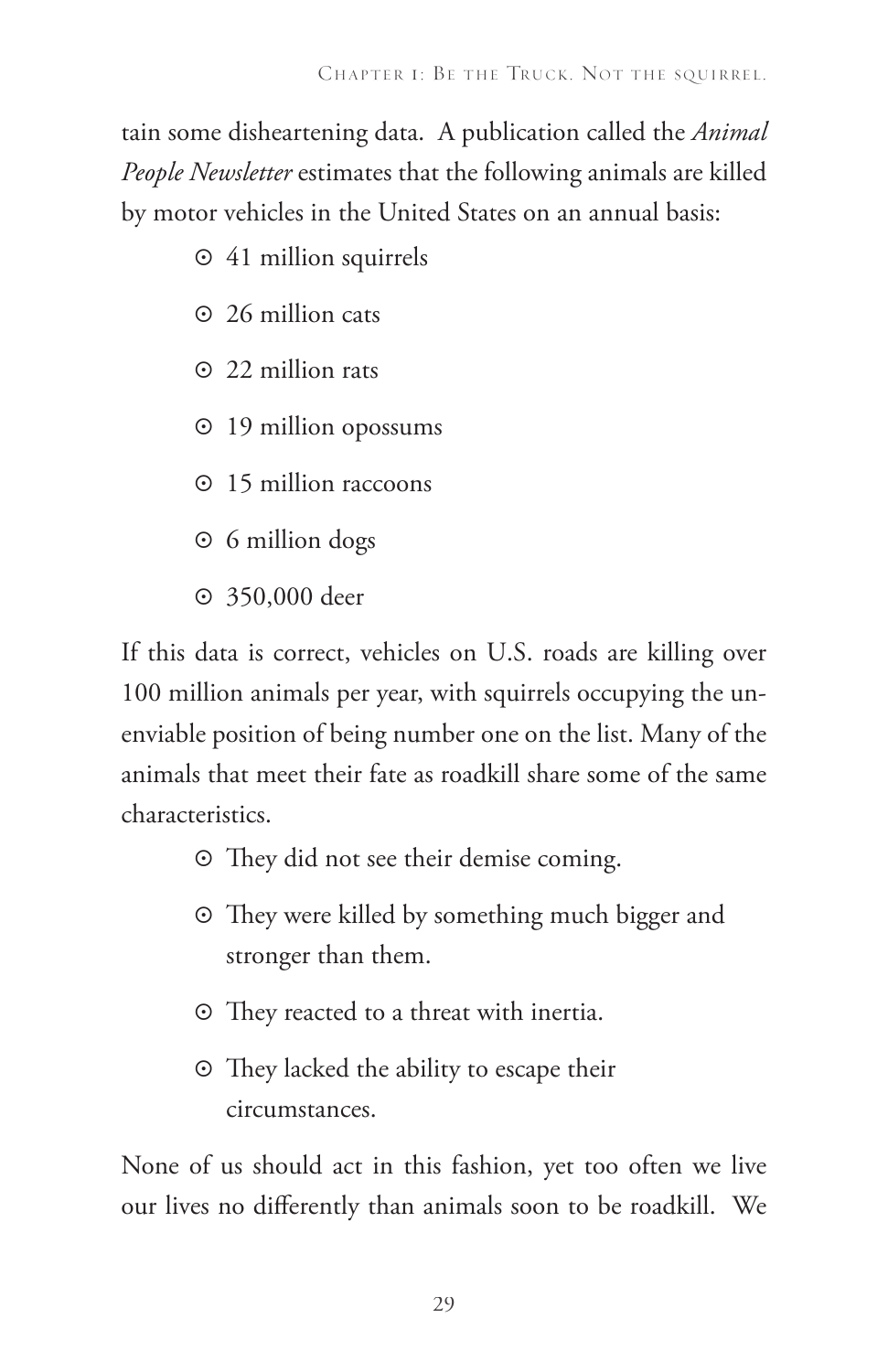#### ANDREW J. SHERMAN

suffer from DITH Syndrome™ - Deer In The Headlights Syndrome. We either do not see danger coming or we see it, freeze in shock, and essentially accept our peril.

Who has the best perspective on the road? The squirrel sits two inches above the ground and can barely see much ahead of him. He lives in the present, with no perspective on the future or the past. Surely the truck driver who sits fifteen feet above the road has vision which is further and wider than everyone else. Where do you sit? How can you get a better view and clearer perspective on the road of life? What is your perspective on your life, your future, your family, or the hurdles that lie ahead of you and your goals?

Living a life dedicated to proactivity means that when life's challenges come at you hard and fast, do not stand there in shock, but rather develop the speed, attitude, training, skills, and ability to take action—or at the very least, get out of the way to avoid an accident. It also means having a game plan for reaching your destination, not wandering through life, which increases your chances of being a squirrel. The old saying that "if you don't know where you are going, then any road will get you there" provides some insight into the importance of defining goals as a precursor to actions.

## YOUR PATH RELATIVE TO OTHERS THAT CAME BEFORE YOU

You are not alone on your path. Many others have walked it before you and many others will walk it after you. You will not be the only truck on the highway. The Earth is 4.5 bil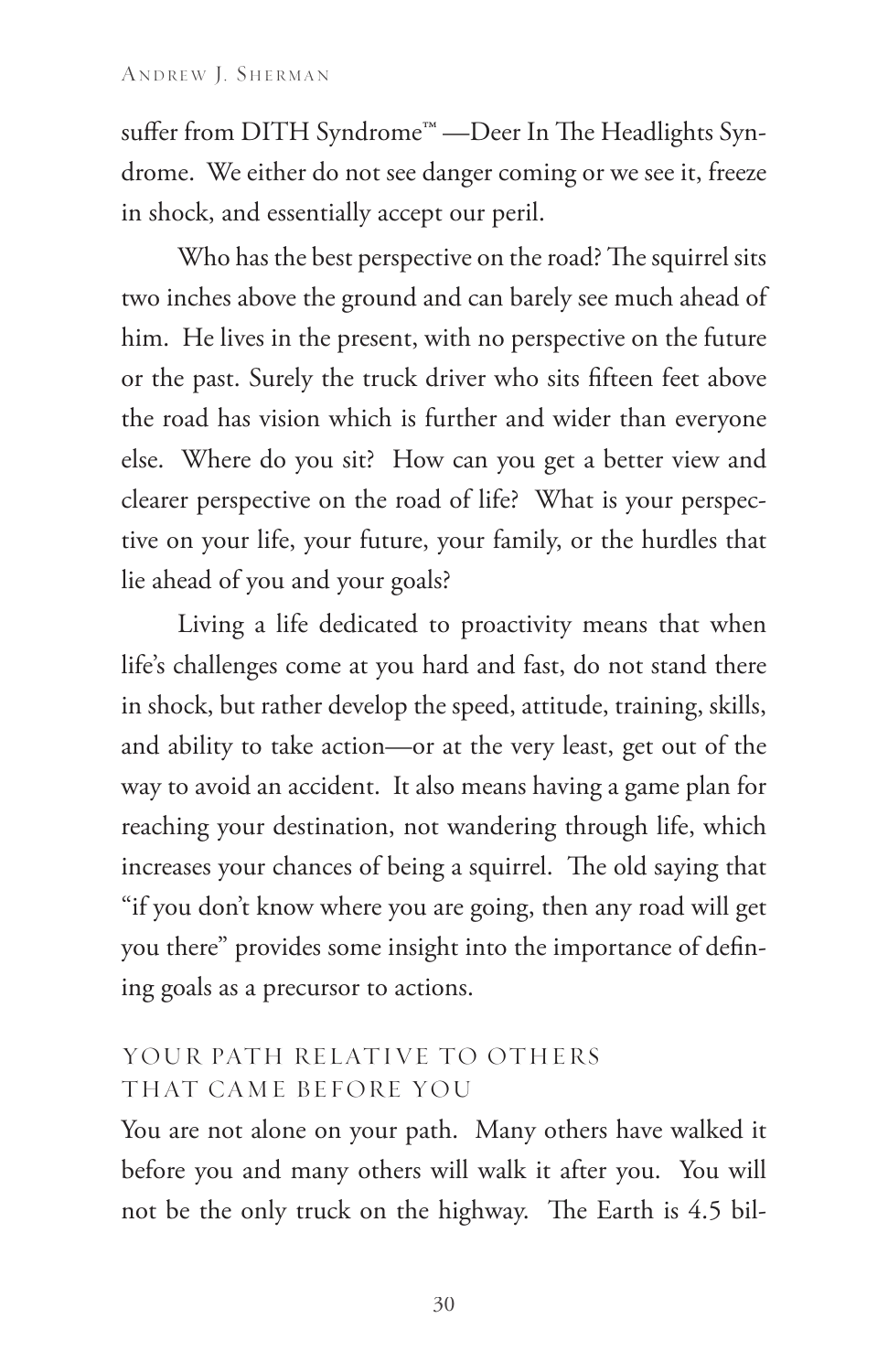lion years old and has just over 6.5 billion inhabitants. Every problem, every experience, every challenge you face has been faced before and should be examined on a relative basis. We have electronic access to technology that gives us a direct path to the knowledge, insights and wisdom of those who walked before us and have opportunities to share navigational tips for those who will follow in their footsteps. We have metaphysical access to the collective and limitless bounds of the human spirit and to the collective knowledge of all those who have lived before us. We have social access to the folklore, stories, and literature that teaches us how to navigate the new roads that lie ahead of us. It has been said that the only thing truly new in this life is the history we haven't yet learned or discovered. I am not sure that I accept this notion entirely on its face, but it does serve as a gentle reminder and source of comfort next time you face a problem or challenge that appears to be unique or insurmountable.

#### TRUCK DRIVERS AND LEADERS

From a core value and skill set perspective, many of the attributes that you would seek in an effective leader are the same that you would want in a truck driver:

- Charts a clear path towards his or her destination
- $\odot$  Stays focused for long periods of time without rest
- Takes responsibility for valuable cargo
- Understands that even the slightest mistake can cause significant harm to others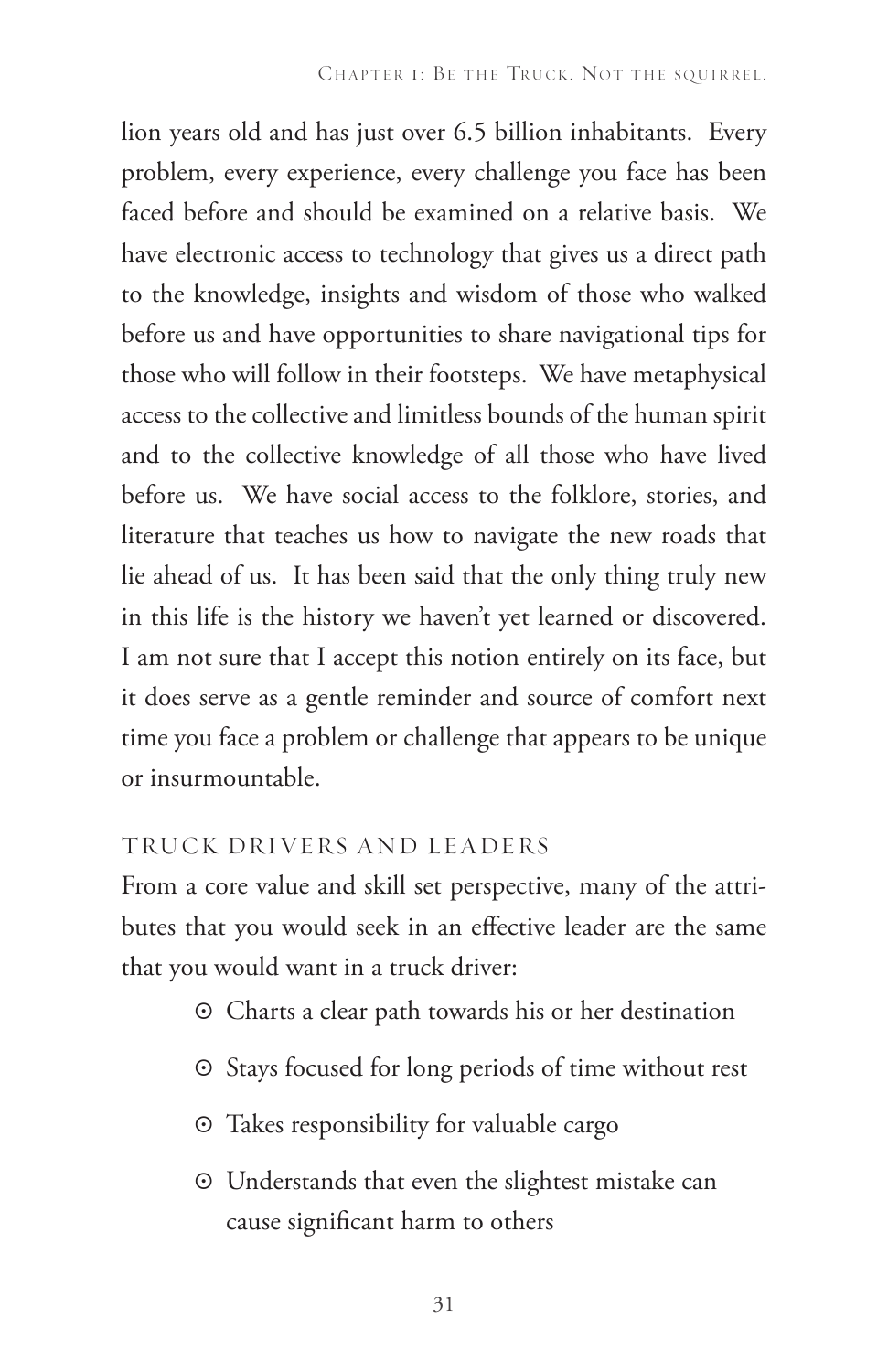- $\odot$  Knows the importance of navigating alternative paths in the face of logjams
- Controls and harnesses the power and capability of his or her vehicle to stay within the boundary of applicable laws and norms
- Uses skills and experiences to prevent the vehicle from crashing during a steep decline, and uses momentum and patience to climb steep upward hills
- $\odot$  Communicates effectively with others

# THE EIGHT CYLINDER ENGINE FOR LIFE'S JOURNEY

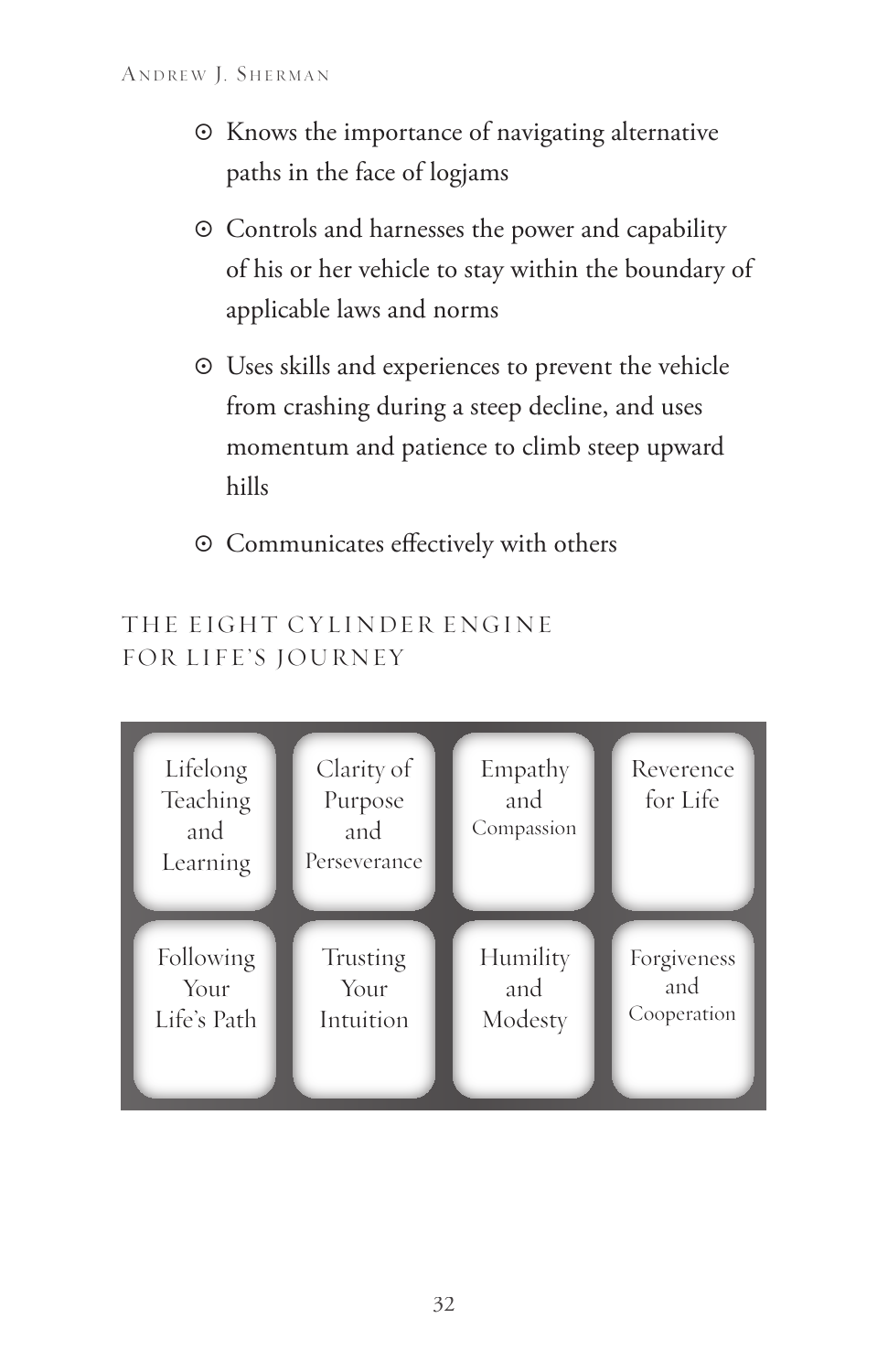#### BEING THE TRUCK

To truly be the metaphorical truck that lies at the heart of this book, you must embrace and believe in the notion that you are in control of your own destiny. Your skill sets, your choices, your network, your street smarts, and your overall determination will greatly influence your outcomes and the consequences of your decisions. You are in control.

#### KNOW YOUR INNER DRIVER

It is my hope that some of the insights shared in *Road Rules®*  will help you get to your true destination in life. But *how* you get there depends on you. We all have different styles, different approaches, and different ways of mapping out our journeys. We all have different sources of comfort and tolerance for risk. In many ways, our driving styles are reflective of our approach to the pace at which we intend to reach our destination. **Be in touch with your inner driver**. Understand how your driving skills behind the wheel may be in alignment with your driving style on the road of life.

### CONSIDER THE FOLLOWING DRIVING STYLES:

- ⊙ Hyper-Aggressive—This driver is going to get to her destination as fast as she can without regard to others around her, the rules of the road, or common courtesies. Her chances of an accident are high.
- $\odot$  <u>Man on a Mission</u>—This driver is strategic and methodical. He knows when to speed up and when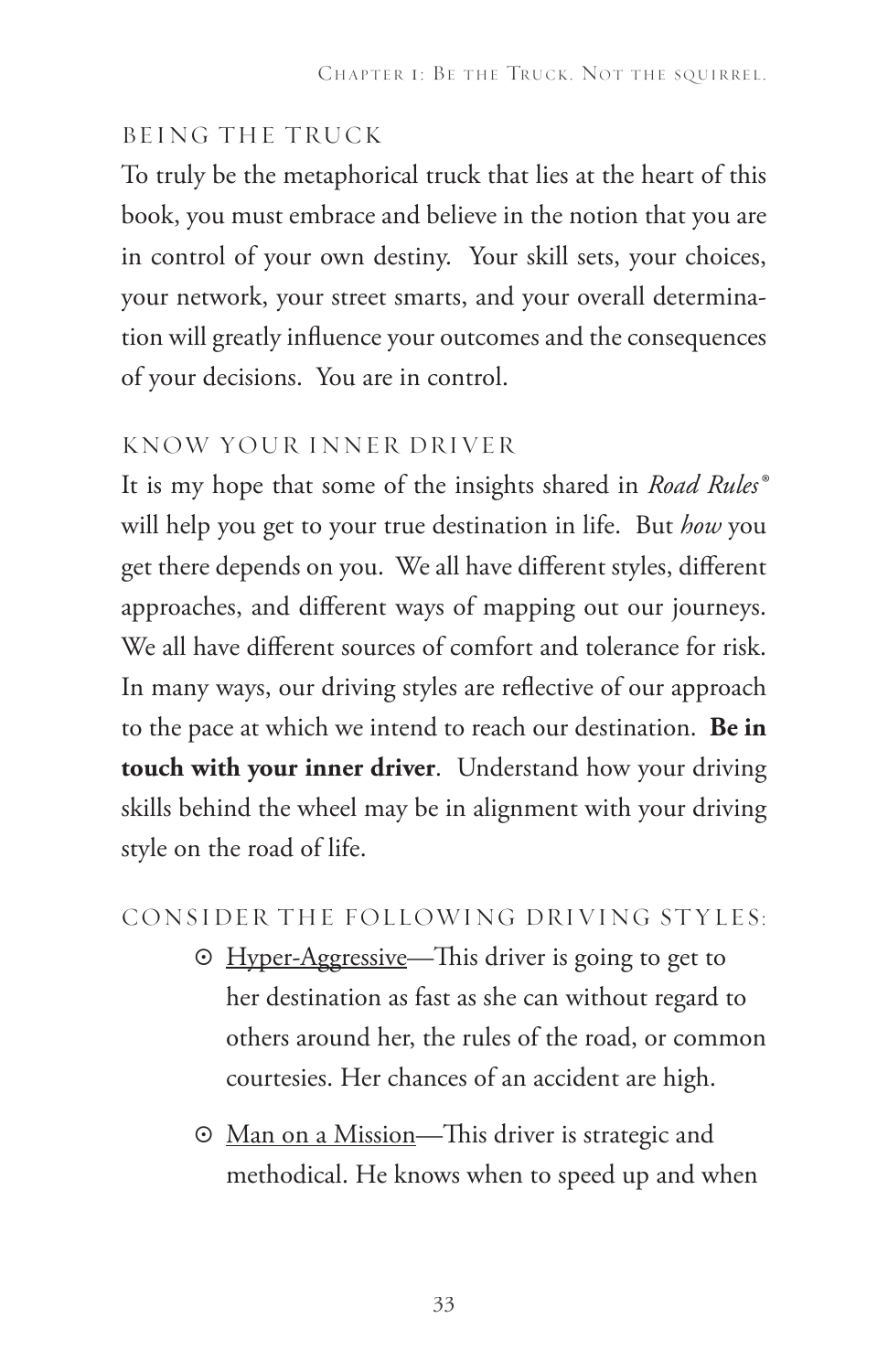to slow down, when to pass and when a speed trap may lie ahead.

- ⊙ The Safari Adventurer—This driver views every trip behind the wheel as an adventure. Side roads become her main roads. She embraces the journey, albeit sometimes too much. There is never a fruit stand that isn't worth stopping for or an antique shop that does not warrant "just a few minutes of shopping."
- $\odot$  The Plodder—This driver moves at one pace: moderate. He takes moderate risks in life and reaps moderate rewards. He is not in a terrible hurry to reach his destination, but is deliberate in his actions. He is pleased with the pace of his life, even if not all destinations are reached quite as quickly as others.
- O Slow Boat to China-This driver puts safety first ahead of all other priorities, irrespective of its impact on her ability to reach her destination; she will drive forty-eight in a fifty-five speed limit zone. The irony is that in her attempt to avoid an accident she is actually endangering others by not keeping pace.
- $\odot$  Too Distracted to Focus—This driver will never reach his destination because he is too distracted to focus. There is always a radio dial to adjust, a cell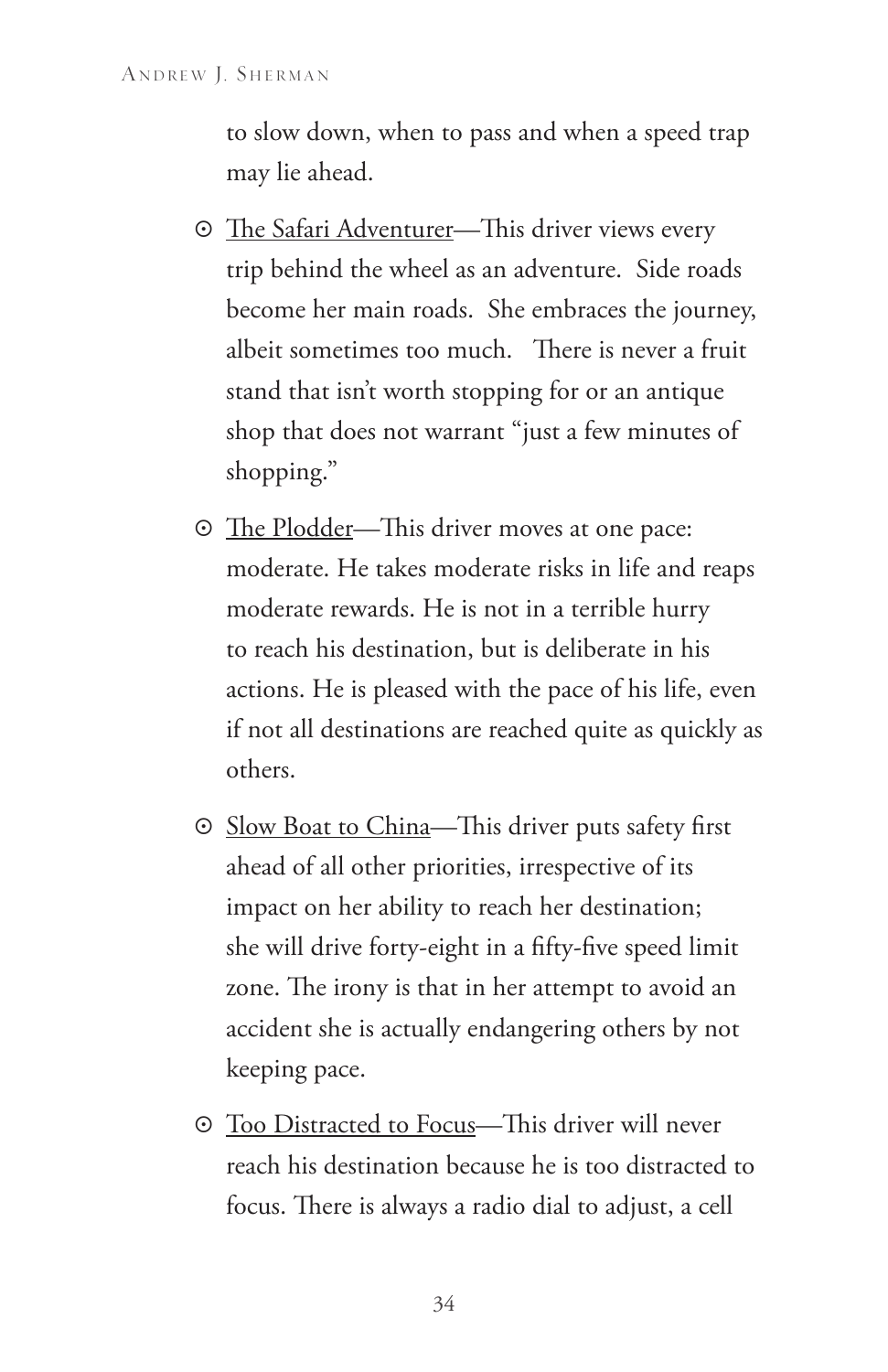phone to answer, a text message to send; driving (and safety) are secondary to the many other tasks he seeks to accomplish while driving.

 $\odot$  The Backseat Driver—This driver (who actually is not driving at all) takes more pleasure in directing others to do what she will not do for herself. Her ability to reach her destination depends on the actions of others, but she would like to dictate the course, the pace, and the methodology.

Which best describes you? Are you a different type of driver depending on the circumstances and road conditions? Do you have the ability to adjust your skills accordingly? Are you the driver you want to be? How do others perceive you? How is your driving style impacting the clarity of your view or the certainty of the path that you are on?

Each Jewish New Year, Rosh Hashanah, Jewish people all over the world consider the following self-reflection:

*Who shall be truly alive and who shall merely exist;*

*Who shall be happy and who shall be miserable;*

*Who shall attain fulfi llment in his days And who shall not attain fulfi llment in his days;*

*Who shall be tormented by the fi re of ambition And who shall be overcome by the waters of failure;*

*Who shall be pierced by the sharp sword of envy And who shall be torn by the wild beast of resentment;*